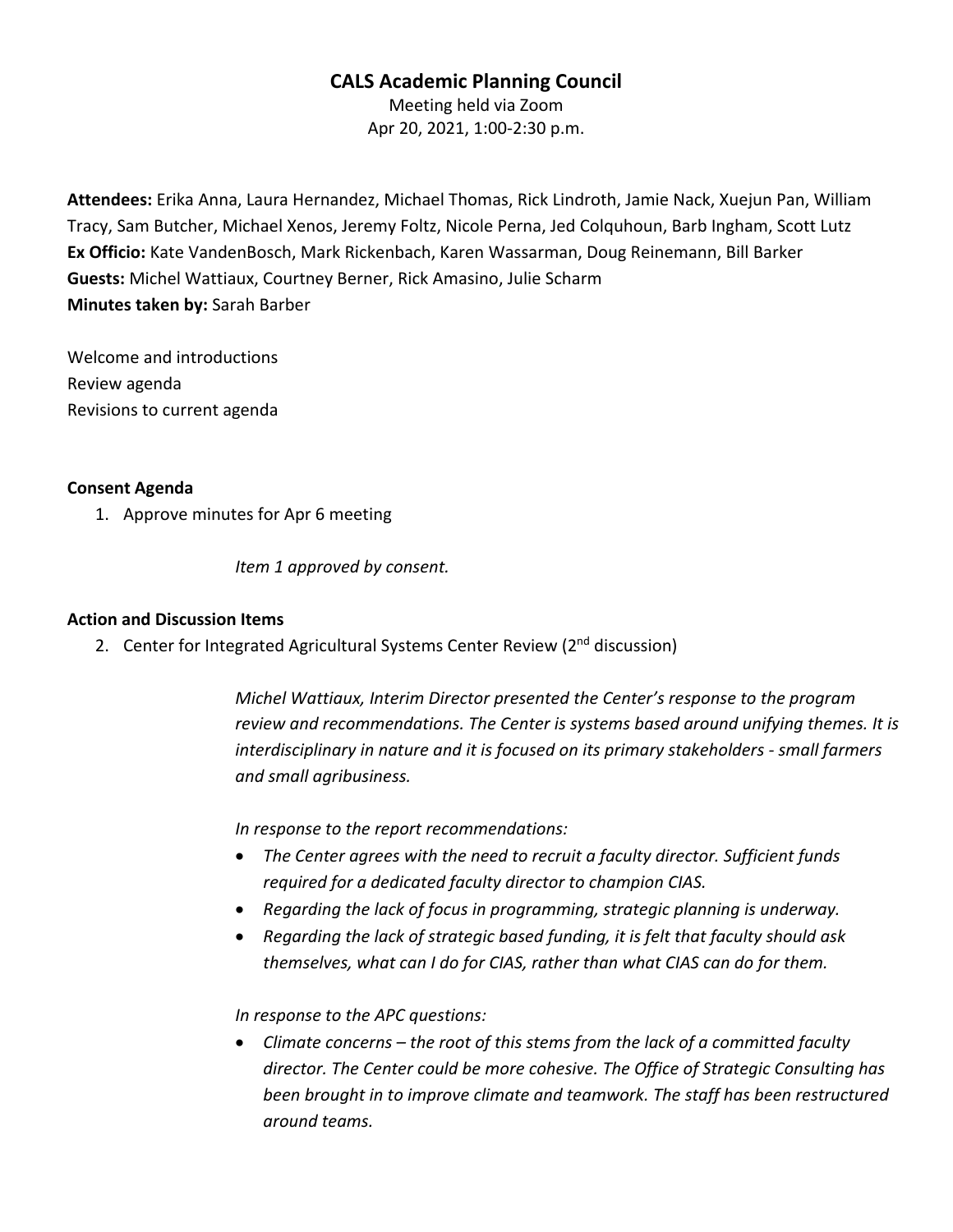- *CIAS overlap with Extension, CALS departments, and nonprofits – CIAS wants to work with Extension. There is overlap. CIAS brings interdisciplinary work in a participatory way.*
- *Optimal set up faculty director – 101 funding for the director could be part of solution.*
- *Center's relationship with CALS faculty and faculty associates – More two-way interaction with faculty in the College is needed.*

## *Q: What is the direction of the Growers schools?*

*A: There are two staff members in this area and we are interested in taking it to the next level. Start up spreadsheets for fruit growers have been successful and we may be partnering with Extension. The Wisconsin School of Beginning Dairy Farmers is foundation supported. The program has seen declines in enrollment. CIAS is trying to find a way forward. Short course might provide better alignment. There is private sector competition as well.* 

*Q: There is a disconnect between Extension mission and 101 funding base. How does CIAS get research faculty more involved? The new Dairy Hub provides an example of how to use 101 funding to engage faculty in research. Is there a potential model there? A: Yes. The Center should be able to invite and help facilitate interdisciplinary teams for large grants. Although faculty prefer grants going through department, the Center could support pre/post award.*

## *Q: Tell us more about the climate issues.*

*A: The Center has been subjected to different directors with different approaches. Michel has led a reorganization of teams. The strategic planning and work with Office of Strategic Consulting will also help.*

*Q: Share more about faculty engagement. What is the carrot for faculty to be engaged? What can faculty do with the Center that they cannot achieve acting alone? A: First, the Center has an extensive network of farmers and stakeholders. Faculty who want to have connections with stakeholders in their grants have the opportunity to make connections and be up-to-date on a broad spectrum of agricultural enterprises in Wisconsin. Second, for faculty, the landscape of funding is shifting to be more interdisciplinary. Interdisciplinary teams of faculty are strong teams that address problems from the farmers' perspectives.* 

*The APC started its discussion of the Center review. Continued discussion and a vote will be scheduled for the next meeting.*

3. Research and Teaching Professor Titles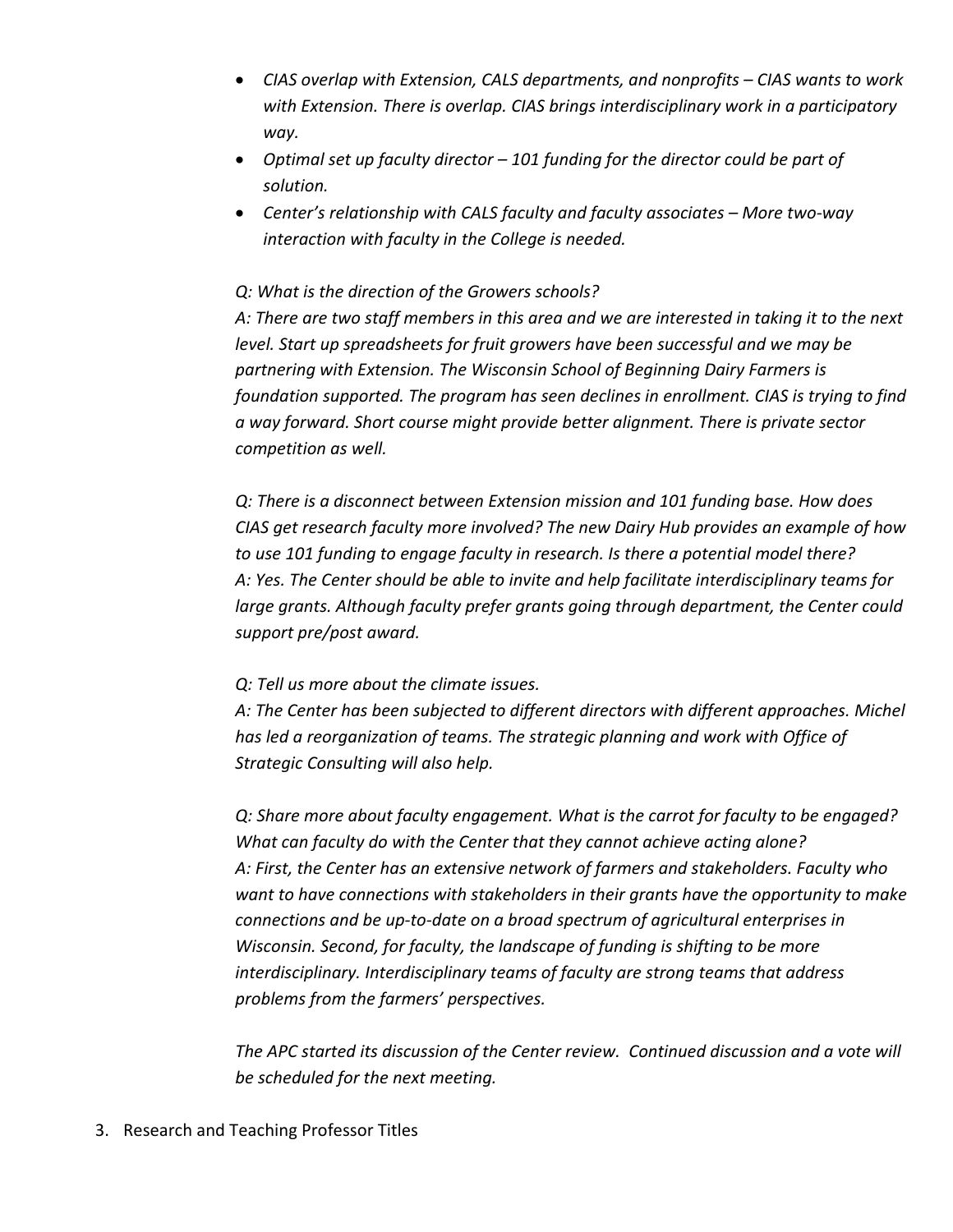*Rick Amasino and Rick Lindroth presented the final draft of the Research and Teaching Professor titles. A few minor changes were made to these new title guidelines since the Council's last review.* 

*Motion to approve the Research Professor title guidelines: Nack/Thomas Vote: 14-0-0*

*Motion to approve Teaching Professor title guidelines: Butcher/Nack Vote: 14-0-0*

4. UW Center for Cooperatives Review (2<sup>nd</sup> discussion)

*Courtney Berner, Interim Executive Director, provided an overview of the UW Center for Cooperatives. The UWCC is planning to engage in strategic planning in July 2021 and will address recommendations from the review. Through the strategic planning process the Center will identify goals, then strategics to achieve goals. The goals will be dependent on the Center's ability to increase capacity. A Center priority is to fund the academic staff position lost last year. The Center will continue to prioritize its work on diversity, equity and inclusion. Several of the suggestions in the review are typically taken on by the faculty director and the Center will need a reinvestment in the faculty director position and academic staff position to make progress.* 

*The first question asked by the APC is about the plan for securing a faculty director. There has been very strong support from the co-op community to fill that position as they have shared with the CALS Dean's Office. It ultimately depends on CALS, AAE and Extension leadership decisions. The staff of the UWCC and the co-op community would like a new director to be well versed in cooperatives.* 

*The second question was concerning wider faculty involvement. The center has worked with Professor Michael Collins to secure funding for economic development initiatives. In 2021 the Center will have a meeting of faculty affiliates to build connections and grow relationships. The recruiting of faculty affiliates has been done by academic staff. A new faculty director could further develop relationships.*

*The final question was about securing additional funding. The Center has secured internal funding to promote industry initiatives. The Center secured a small \$5,000 award last month through the UW-Madison 4W initiative. UWCC received a \$96K coop gift. Extramural funding is tied to the lack of a faculty director. The Center has the opportunity to go to the cooperative industry for support. The Center will continue to seek the rural cooperative grant which it has received for 10 years successfully.*